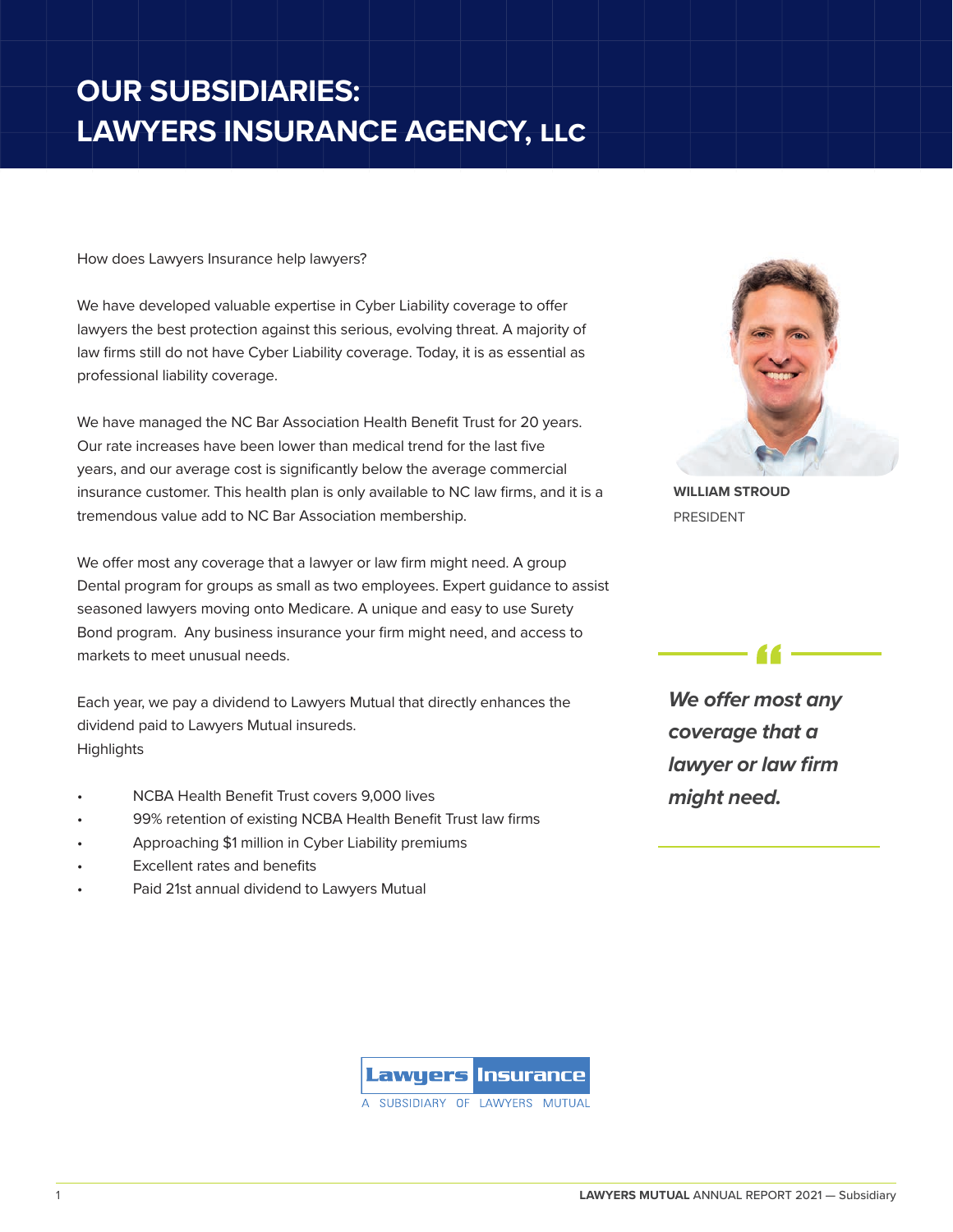## **OUR SUBSIDIARIES: LAWYERS MUTUAL CONSULTING & SERVICES**

By 2021, collaborating with clients virtually seemed normal. And our clients welcomed the flexibility. We collaborated via Microsoft Teams video chats, RingCentral calls, Zoom video calls, as well as meetings on platforms such as Remo.

Innovation is more important than ever. And our clients found themselves reaching out to LMCS to determine what "evolve and thrive" means for them.

## **HIGHLIGHTS**

Continued to build the virtual community, Leading Law. We began holding monthly Leading Law Roundtables which are conversations among our members led by expert facilitators on industry topics such as recruiting and retention, the client experience, and using data in small firms. We have members from across the U.S. and Canada participating in a Mastermind-style format that is designed to help build modern law practices.

Speaking Engagements, CLEs, Publications. We continued to deliver impactful content in a virtual world. With more than 20 speaking engagements and 50 articles and white papers covering topics such as law firm compensation, diversity and inclusion planning, strategic planning, and succession planning, education continued to be a cornerstone of our mission.

We enjoyed "Meeting the Moment" with our clients and encouraging them in their journey to Evolve and Thrive.



**CAMILLE STELL** PRESIDENT

*Innovation is more important than ever. And our clients found themselves reaching out to LMCS to determine what "evolve and thrive" means for them.*